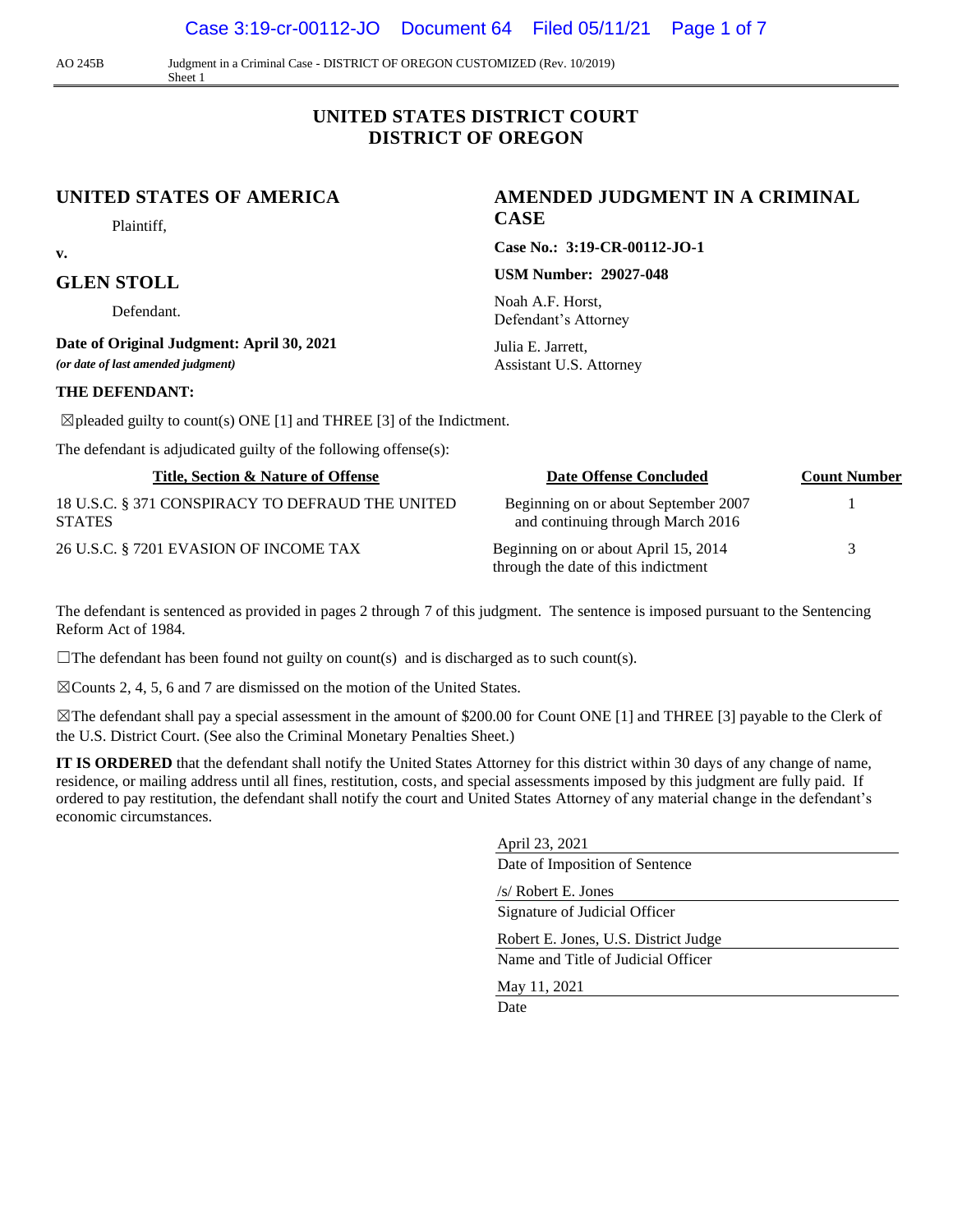Case 3:19-cr-00112-JO Document 64 Filed 05/11/21 Page 2 of 7

AO 245B Judgment in a Criminal Case - DISTRICT OF OREGON CUSTOMIZED (Rev. 10/2019)

Sheet 4 - Probation DEFENDANT: GLEN STOLL Judgment-Page **2** of **7** CASE NUMBER: 3:19-CR-00112-JO-1

## **PROBATION**

The defendant is hereby sentenced to probation for a term of **three [3] years.**

### **MANDATORY CONDITIONS**

- **1.** You must not commit another federal, state or local crime.
- **2.** You must not unlawfully possess a controlled substance.
- **3.** \*\*You must refrain from any unlawful use of a controlled substance. You must submit to one drug test within 15 days of release from imprisonment and at least two periodic drug tests thereafter, as determined by the court.
	- ☒The above drug testing condition is suspended, based on the court's determination that you pose a low risk of future substance abuse. (*check if applicable*)
- **4.** ☒ You must make restitution in accordance with 18 U.S.C. §§ 2248, 2259, 2264, 2327, 3663, 3663A, and 3664. (*check if applicable*)
- **5.**  $\boxtimes$  You must cooperate in the collection of DNA as directed by the probation officer. (*check if applicable*)
- **6.** ☐ You must comply with the requirements of the Sex Offender Registration and Notification Act (34 U.S.C. § 20901, *et seq*.) as directed by the probation officer, the Bureau of Prisons, or any state sex offender registration agency in which you reside, work, are a student, or were convicted of a qualifying offense. (*check if applicable*)
- **7.** ☐ You must participate in an approved program for domestic violence. (*check if applicable*)
- **8.** You must pay the assessment imposed in accordance with 18 U.S.C. § 3013.
- **9.** If this judgment imposes a fine, you must pay in accordance with the Schedule of Payments sheet of this judgment.
- **10.** You must notify the court of any material change in your economic circumstances that might affect your ability to pay restitution, fines, or special assessments.

You must comply with the standard conditions that have been adopted by this court as well as with any other conditions on the attached page.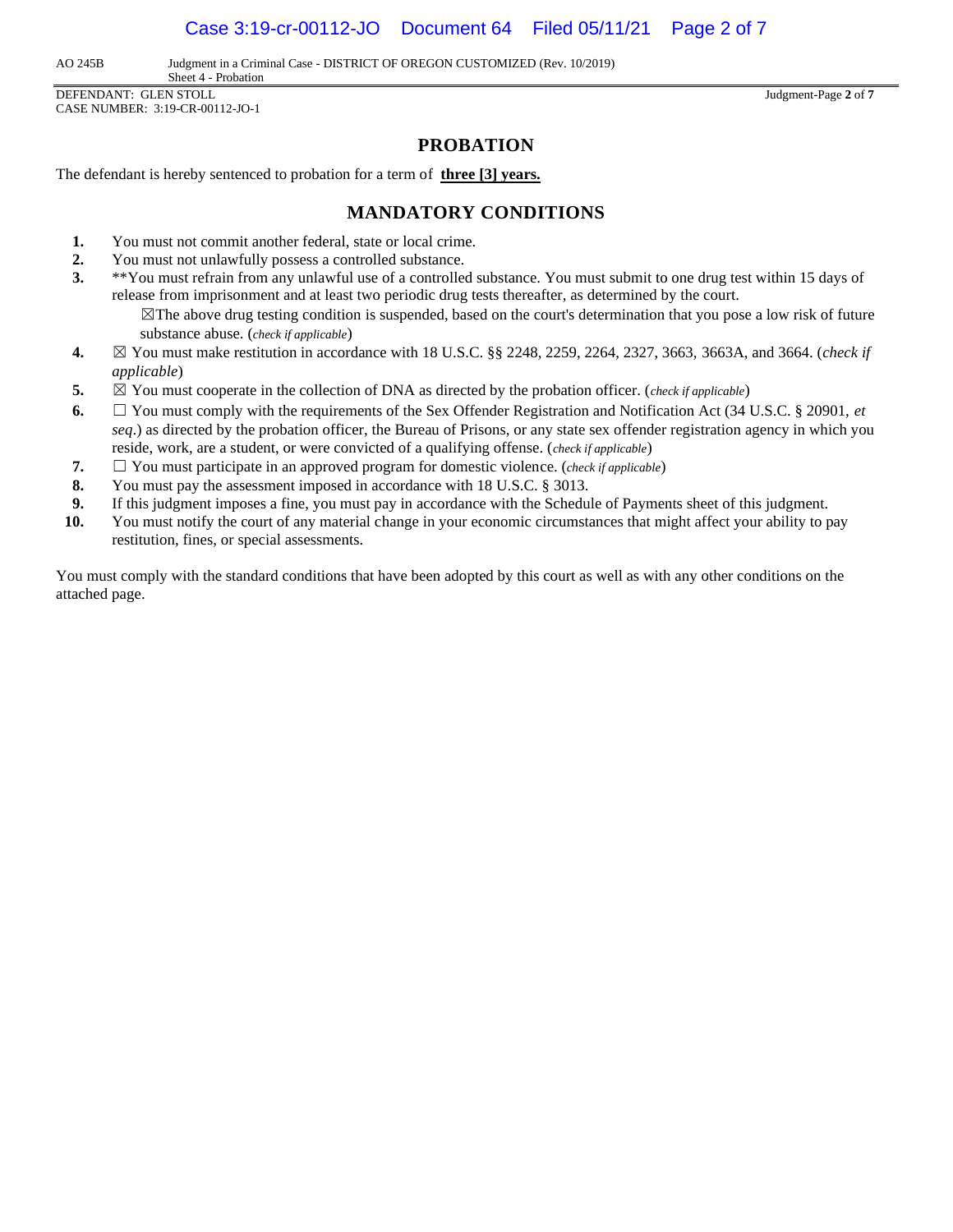AO 245B Judgment in a Criminal Case - DISTRICT OF OREGON CUSTOMIZED (Rev. 10/2019)

Sheet 4A - Probation DEFENDANT: GLEN STOLL Judgment-Page **3** of **7** CASE NUMBER: 3:19-CR-00112-JO-1

# **STANDARD CONDITIONS OF SUPERVISION**

As part of your supervised release, you must comply with the following standard conditions of supervision. These conditions are imposed because they establish the basic expectations for your behavior while on supervision and identify the minimum tools needed by probation officers to keep informed, report to the court about, and bring about improvements in your conduct and condition.

- **1.** You must report to the probation office in the federal judicial district where you are authorized to reside within 72 hours of the time you were sentenced, unless the probation officer instructs you to report to a different probation office or within a different time frame.
- **2.** After initially reporting to the probation office, you will receive instructions from the court or the probation officer about how and when you must report to the probation officer, and you must report to the probation officer as instructed.
- **3.** You must not knowingly leave the federal judicial district where you are authorized to reside without first getting permission from the court or the probation officer.
- **4.** You must answer truthfully the questions asked by your probation officer.
- **5.** You must live at a place approved by the probation officer. If you plan to change where you live or anything about your living arrangements (such as the people you live with), you must notify the probation officer at least 10 days before the change. If notifying the probation officer in advance is not possible due to unanticipated circumstances, you must notify the probation officer within 72 hours of becoming aware of a change or expected change.
- **6.** You must allow the probation officer to visit you at any time at your home or elsewhere, and you must permit the probation officer to take any items prohibited by the conditions of your supervision that he or she observes in plain view.
- **7.** You must work full time (at least 30 hours per week) at a lawful type of employment, unless the probation officer excuses you from doing so. If you do not have full-time employment you must try to find full-time employment, unless the probation officer excuses you from doing so. If you plan to change where you work or anything about your work (such as your position or your job responsibilities), you must notify the probation officer at least 10 days before the change. If notifying the probation officer at least 10 days in advance is not possible due to unanticipated circumstances, you must notify the probation officer within 72 hours of becoming aware of a change or expected change.
- **8.** You must not communicate or interact with someone you know is engaged in criminal activity. If you know someone has been convicted of a felony, you must not knowingly communicate or interact with that person without first getting the permission of the probation officer.
- **9.** If you are arrested or questioned by a law enforcement officer, you must notify the probation officer within 72 hours.
- **10.** You must not own, possess, or have access to a firearm, ammunition, destructive device, or dangerous weapon (i.e., anything that was designed, or was modified for, the specific purpose of causing bodily injury or death to another person such as nunchakus or tasers).
- **11.** You must not act or make any agreement with a law enforcement agency to act as a confidential human source or informant without first getting the permission of the court.
- **12.** If the probation officer determines that you pose a risk to another person (including an organization), the probation officer may require you to notify the person about the risk and you must comply with that instruction. The probation officer may contact the person and confirm that you have notified the person about the risk.
- **13.** You must follow the instructions of the probation officer related to the conditions of supervision.

## **U.S. Probation Office Use Only**

A U.S. probation officer has instructed me on the conditions specified by the court and has provided me with a written copy of this judgment containing these conditions. For further information regarding these conditions, see *Overview of Probation and Supervised Release Conditions*, available at[: www.uscourts.gov.](http://www.uscourts.gov/)

Defendant's Signature Date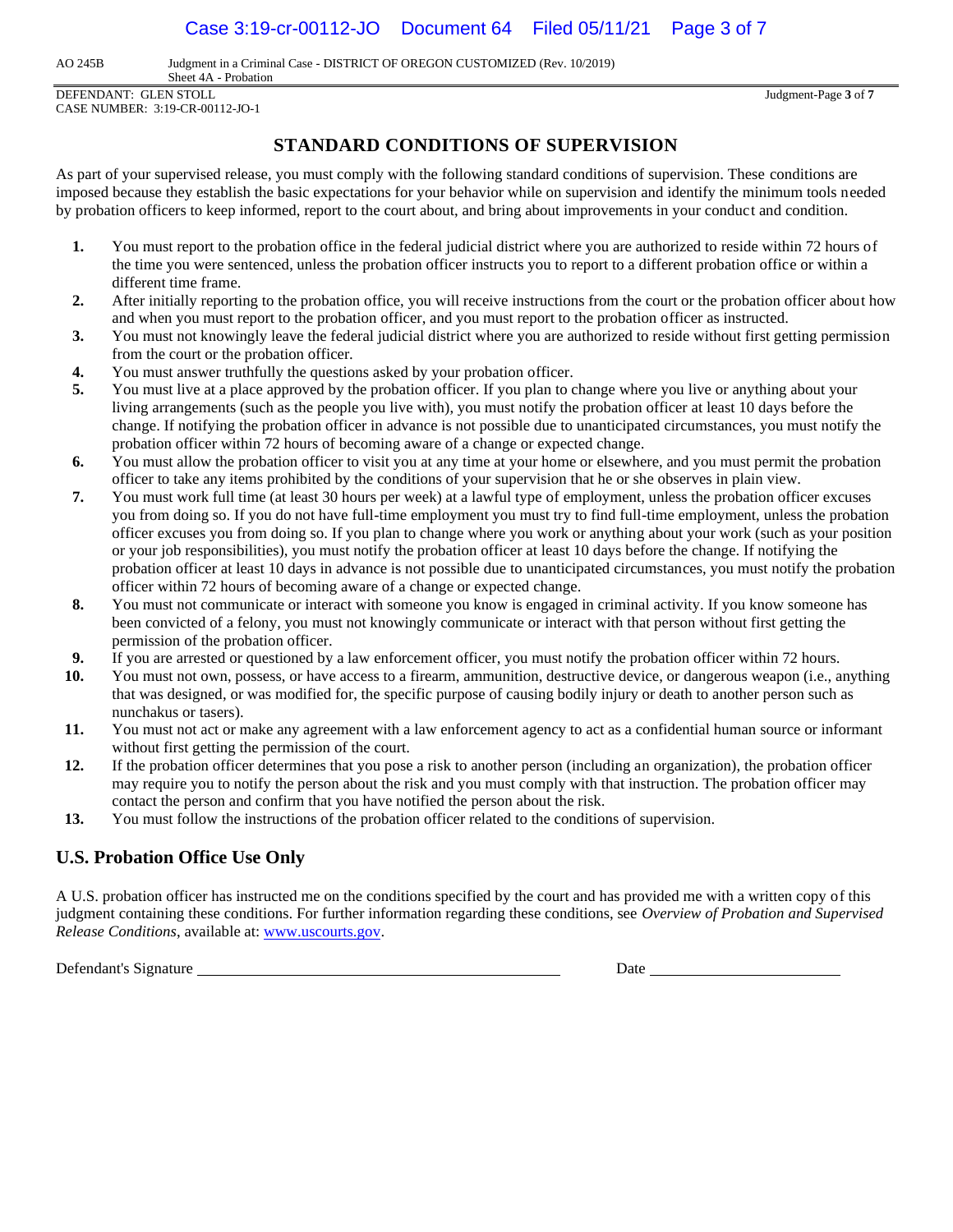Case 3:19-cr-00112-JO Document 64 Filed 05/11/21 Page 4 of 7

AO 245B Judgment in a Criminal Case - DISTRICT OF OREGON CUSTOMIZED (Rev. 10/2019)

Sheet 4D - Probation DEFENDANT: GLEN STOLL Judgment-Page **4** of **7** CASE NUMBER: 3:19-CR-00112-JO-1

## **SPECIAL CONDITIONS OF SUPERVISION**

- 1. You must submit your person, property, house, residence, vehicle, papers, or office, to a search conducted by a United States probation officer. Failure to submit to a search may be grounds for revocation of release. You must warn any other occupants that the premises may be subject to searches pursuant to this condition. The probation officer may conduct a search under this condition only when reasonable suspicion exists that you have violated a condition of supervision and that the areas to be searched contain evidence of this violation. Any search must be conducted at a reasonable time and in a reasonable manner.
- 2. You must file true and accurate income tax returns to the Internal Revenue Service by the 15th of April each year, and you must submit a copy of that tax return to the probation officer as directed.
- 3. You must not work in any type of employment (including, but not limited to self-employment, work with non-profit organizations, or employment related to tax evasion or avoidance schemes) without the prior approval of the probation officer.
- 4. If the judgment imposes a financial penalty, including any fine or restitution, you must pay the financial penalty in accordance with the Schedule of Payments sheet of the judgment. You must also notify the court of any changes in economic circumstances that might affect your ability to pay this financial penalty.
- 5. You must provide the probation officer with access to any requested financial information and authorize the release of any financial information. The probation office may share financial information with the U.S. Attorney's Office.
- 6. You must not incur new credit charges, or open additional lines of credit without the approval of the probation officer.
- 7. You must not make application for any loan, or enter into any residential or business lease agreement, without the prior approval of the probation officer.
- 8. You must maintain a single checking account and/or savings account in your own name. You must deposit into this account all income, monetary gains or other pecuniary proceeds, and make use of this account for payment of all personal expenses. You must disclose all other accounts to the probation officer.
- 9. You must maintain proper debit, credit, and receipt ledgers for all business transactions. You must make provide these records to the probation officer as directed.
- 10. The defendant meet with the IRS to determine his legal obligation to file tax returns and pay taxes and to sign any IRS forms deemed necessary by the IRS to enable the IRS to make an immediate assessment of that portion of the tax that he agrees to pay as restitution, including IRS Form 8821, "Tax Information Authorization;"
- 11. The defendant not file any claim for refund of taxes represented by any amount of restitution paid pursuant to this agreement;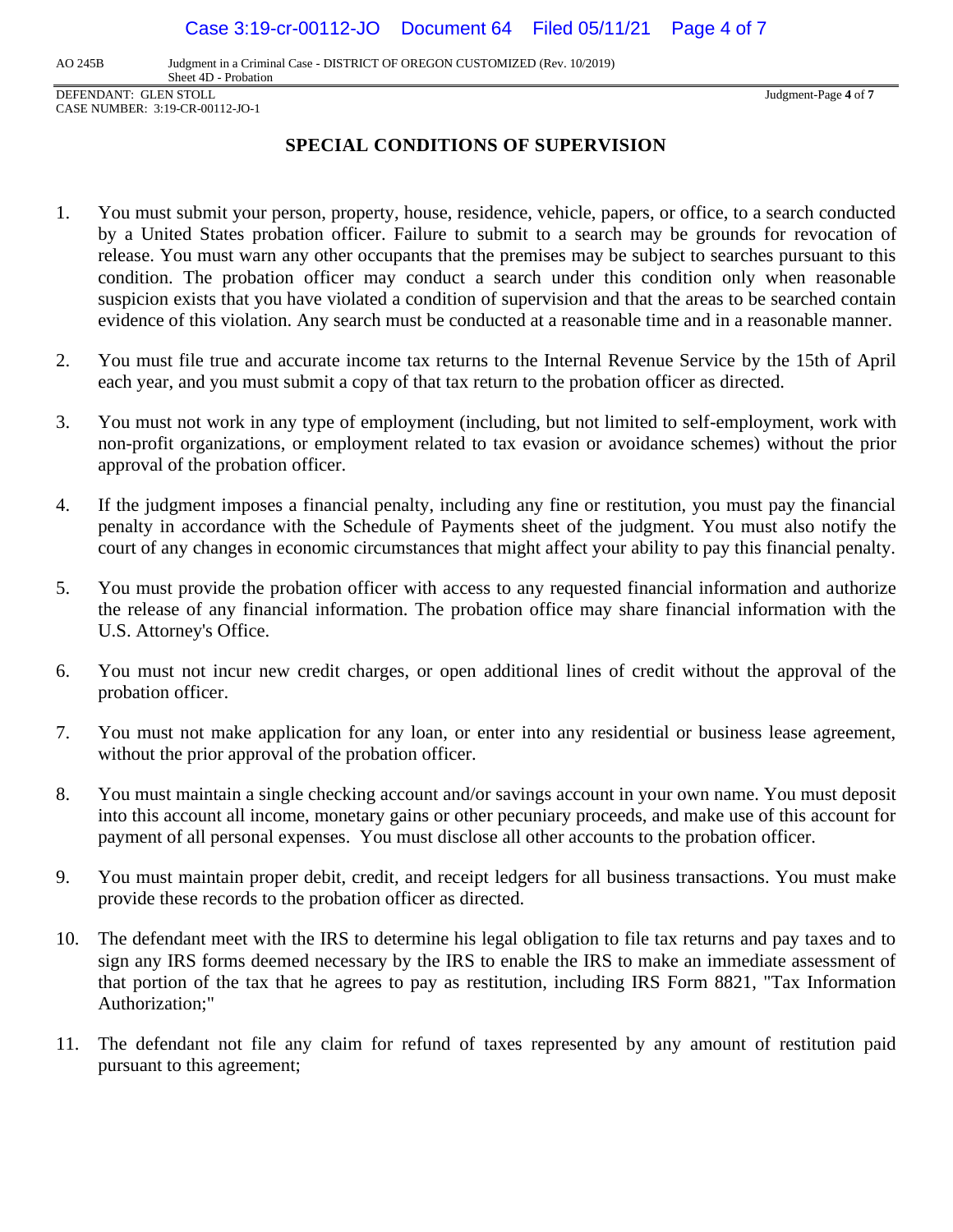Case 3:19-cr-00112-JO Document 64 Filed 05/11/21 Page 5 of 7

AO 245B Judgment in a Criminal Case - DISTRICT OF OREGON CUSTOMIZED (Rev. 10/2019)

Sheet 4D - Probation DEFENDANT: GLEN STOLL Judgment-Page **5** of **7** CASE NUMBER: 3:19-CR-00112-JO-1

- 12. This agreement, or any judgment, order, release, or satisfaction issued in connection with this agreement, will not satisfy, settle, or compromise the defendant's obligation to pay the balance of any remaining civil liabilities, including tax, additional tax, additions to tax, interest, and penalties, owed to the IRS for the time periods covered by this agreement or any other time period;
- 13. That unless the Director of the Administrative Office of the United States Courts directs defendant otherwise, all payments made pursuant to the Court's restitution order are to be sent only to the Clerk of the Court at the following address: Clerk, United States District Court, District of Oregon, 1000 SW Third Avenue, Portland, Oregon 97204;
- 14. The defendant provide with each payment to the Clerk of the Court made pursuant to the District Court's restitution order:
	- a. His name and Social Security number;
	- b. The District Court docket number assigned to this case;
	- c. The periods for which restitution has been ordered; and
	- d. A statement that the payment is being submitted pursuant to the District Court's restitution order;
- 15. The defendant include a request that the Clerk of the Court send the information, along with defendant's payments, to the appropriate IRS office;
- 16. The defendant send a notice of any payments made pursuant to the agreement, including the information listed in the previous paragraph, to the IRS at the following address: IRS -RACS Attn: Mail Stop 6261, Restitution, 333 W. Pershing Ave, Kansas City, MO 64108.
- 17. The defendant is not entitled to credit with the IRS for any payment sent to an incorrect address or accompanied by incomplete or inaccurate information, unless and until any payment is actually received by the IRS and identified by it as pertaining to his particular liability.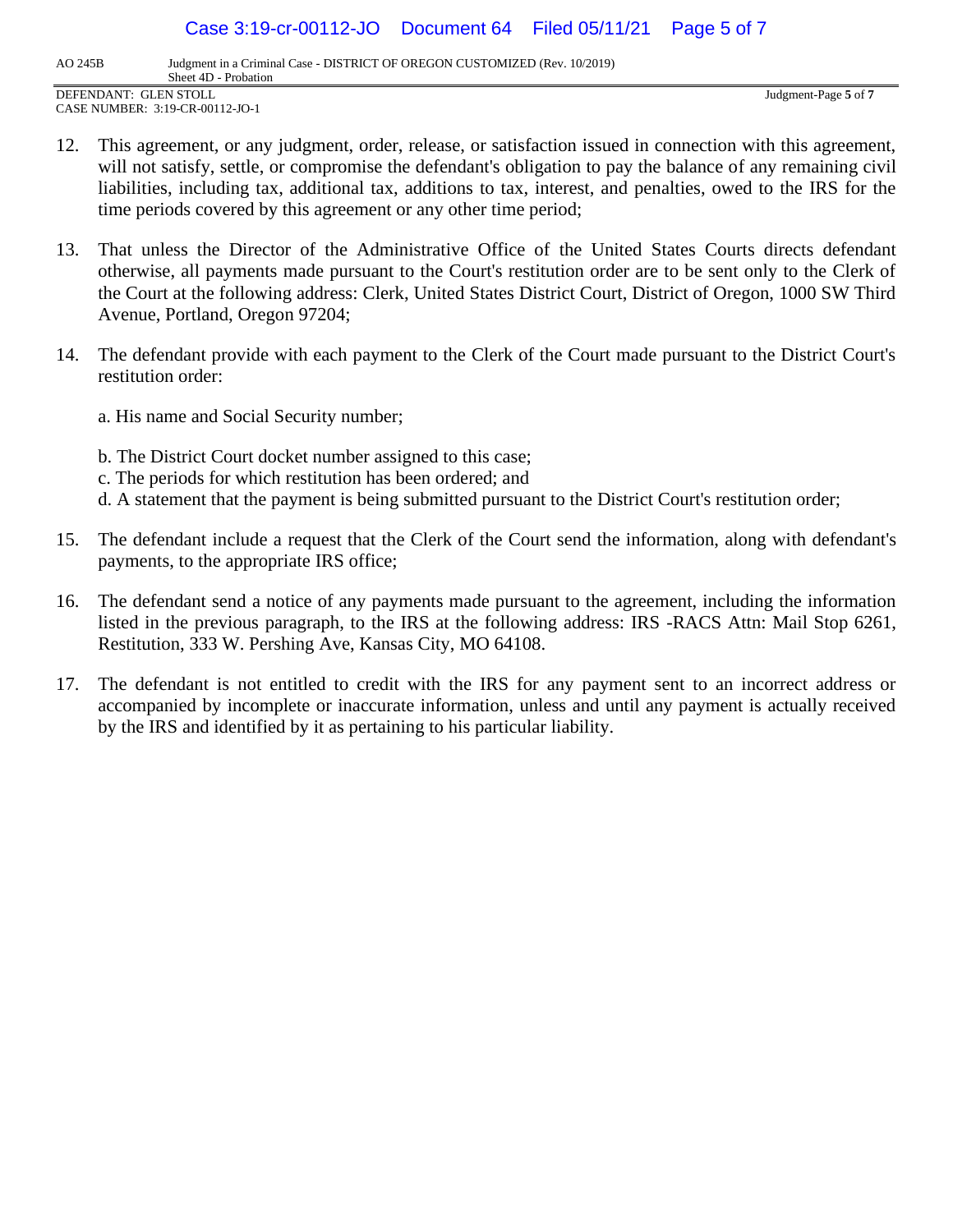#### Case 3:19-cr-00112-JO Document 64 Filed 05/11/21 Page 6 of 7

AO 245B Judgment in a Criminal Case - DISTRICT OF OREGON CUSTOMIZED (Rev. 10/2019)

Sheet 5 - Criminal Monetary Penalties DEFENDANT: GLEN STOLL Judgment-Page **6** of **7**

CASE NUMBER: 3:19-CR-00112-JO-1

## **CRIMINAL MONETARY PENALTIES**

The defendant shall pay the following total criminal monetary penalties in accordance with the Schedule of Payments set forth in this judgment.

|               | Assessment<br>(as noted on Sheet 1) | <b>Restitution</b> | <u>Fine</u> | <b>AVAA</b><br>Assessment <sup>1</sup> | <b>JVTA</b><br>Assessment <sup>2</sup> | <b>TOTAL</b>   |
|---------------|-------------------------------------|--------------------|-------------|----------------------------------------|----------------------------------------|----------------|
| <b>TOTALS</b> | \$200.00                            | \$1,419.932.00     | \$0.00      |                                        |                                        | \$1,619.932.00 |
|               |                                     |                    |             |                                        |                                        |                |

☐The determination of restitution is deferred until \_\_\_\_\_\_\_\_\_\_\_\_\_\_\_\_\_\_\_. An *Amended Judgment in a Criminal Case* will be entered after such determination.

 $\boxtimes$ The defendant shall make restitution (including community restitution) to the following payees in the amount listed below.

If the defendant makes a partial payment, each payee shall receive an approximately proportioned payment, unless specified otherwise in the priority order or percentage payment column below. However, pursuant to 18 U.S.C. § 3664(i), all non-federal victims must be paid in full prior to the United States receiving payment.

| <b>Name of Payee</b>                                                                                                  | <b>Total Amount of Loss<sup>3</sup></b> | <b>Amount of Restitution</b><br>Ordered | <b>Priority Order or Percentage</b><br>of Payment |
|-----------------------------------------------------------------------------------------------------------------------|-----------------------------------------|-----------------------------------------|---------------------------------------------------|
|                                                                                                                       | \$                                      | \$1,419,932.00                          |                                                   |
| Department of Treasury<br>Internal Revenue Service<br>Attn: Mail Stop 6261<br>"Restitution"<br>333 West Pershing Road |                                         |                                         |                                                   |
| Kansas City, MO 64108<br><b>TOTALS</b>                                                                                | 0.00                                    | \$1,419,932.00                          |                                                   |

 $\Box$  If applicable, restitution amount ordered pursuant to plea agreement: \$\_\_\_\_\_\_\_\_.

 $\Box$ The defendant must pay interest on any fine or restitution of more than \$2,500, unless the fine or restitution is paid in full before the fifteenth day after the date of the judgment, pursuant to 18 U.S.C. § 3612(f). All of the payment options on the Schedule of Payments may be subject to penalties for delinquency and default, pursuant to 18 U.S.C. § 3612(g).

 $\Box$ The court determined that the defendant does not have the ability to pay interest and it is ordered that

 $\boxtimes$ The interest is waived for the  $\square$  fine and/or  $\boxtimes$  restitution.

 $\Box$ The interest requirement for the  $\Box$  fine and/or  $\Box$  restitution is modified as follows:

Any payment shall be divided proportionately among the payees named unless otherwise specified.

<sup>&</sup>lt;sup>1</sup> Amy, Vicky, and Andy Child Pornography Victim Assistance Act of 2018, Pub. L. No. 115-299.

<sup>2</sup> Justice for Victims of Trafficking Act of 2015, Pub. L. No. 114-22.

<sup>&</sup>lt;sup>3</sup> Findings for the total amount of losses are required under Chapters 109A, 110, 110A, and 113A of Title 18, United States Code, for offenses committed on or after September 13, 1994, but before April 23, 1996.